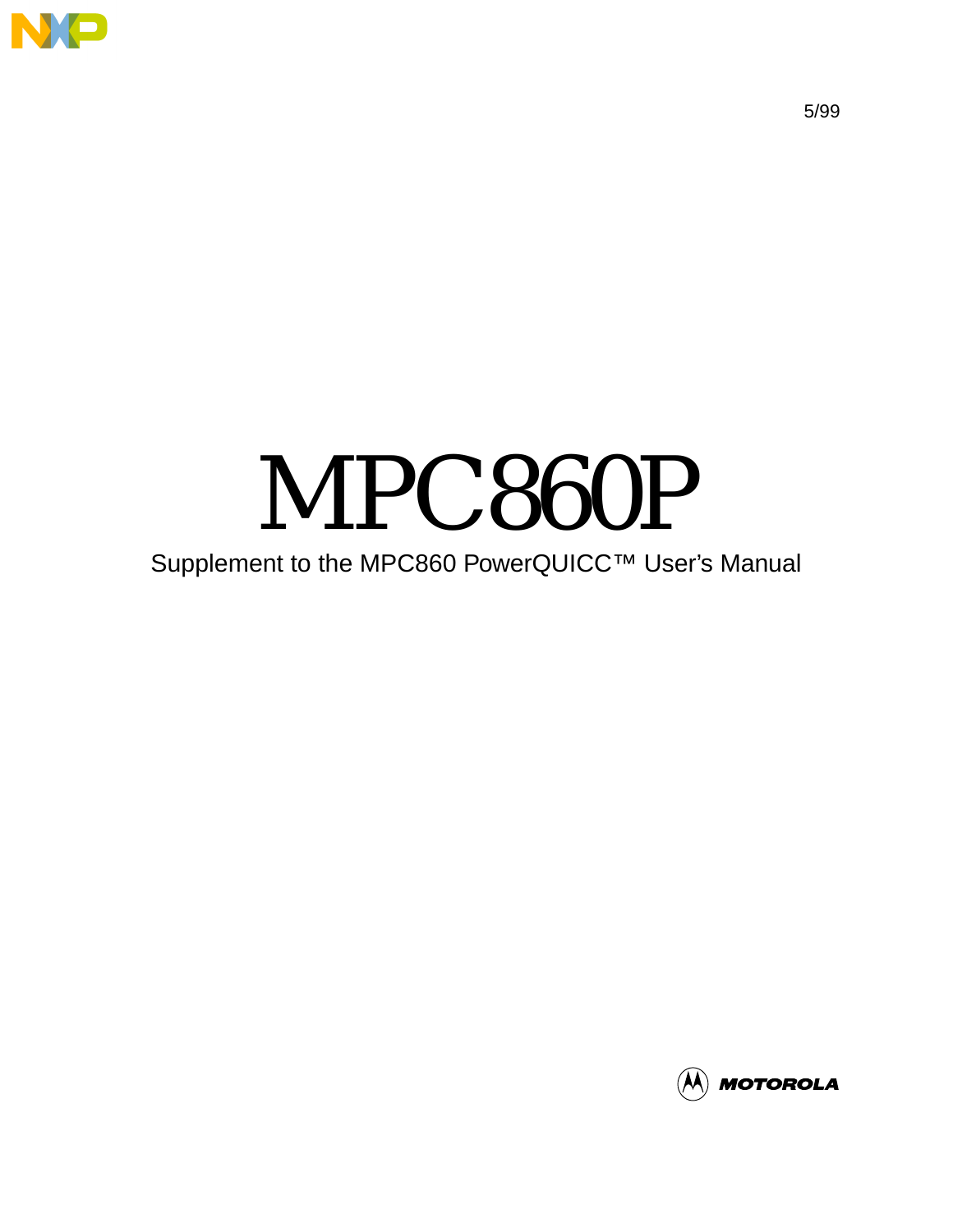

© Motorola Inc. 1999. All rights reserved.

This document contains information on a new product under development. Motorola reserves the right to change or discontinue this product without notice. Information in this document is provided solely to enable system and software implementers to use PowerPC microprocessors. There are no express or implied copyright licenses granted hereunder to design or fabricate PowerPC integrated circuits or integrated circuits based on the information in this document.

Motorola reserves the right to make changes without further notice to any products herein. Motorola makes no warranty, representation or guarantee regarding the suitability of its products for any particular purpose, nor does Motorola assume any liability arising out of the application or use of any product or circuit, and specifically disclaims any and all liability, including without limitation consequential or incidental damages. "Typical" parameters can and do vary in different applications. All operating parameters, including "Typicals" must be validated for each customer application by customer's technical experts. Motorola does not convey any license under its patent rights nor the rights of others. Motorola products are not designed, intended, or authorized for use as components in systems intended for surgical implant into the body, or other applications intended to support or sustain life, or for any other application in which the failure of the Motorola product could create a situation where personal injury or death may occur. Should Buyer purchase or use Motorola products for any such unintended or unauthorized application, Buyer shall indemnify and hold Motorola and its officers, employees, subsidiaries, affiliates, and distributors harmless against all claims, costs, damages, and expenses, and reasonable attorney fees arising out of, directly or indirectly, any claim of personal injury or death associated with such unintended or unauthorized use, even if such claim alleges that Motorola was negligent regarding the design or manufacture of the part.

Motorola and (AA) are registered trademarks of Motorola, Inc. Motorola, Inc. is an Equal Opportunity/Affirmative Action Employer.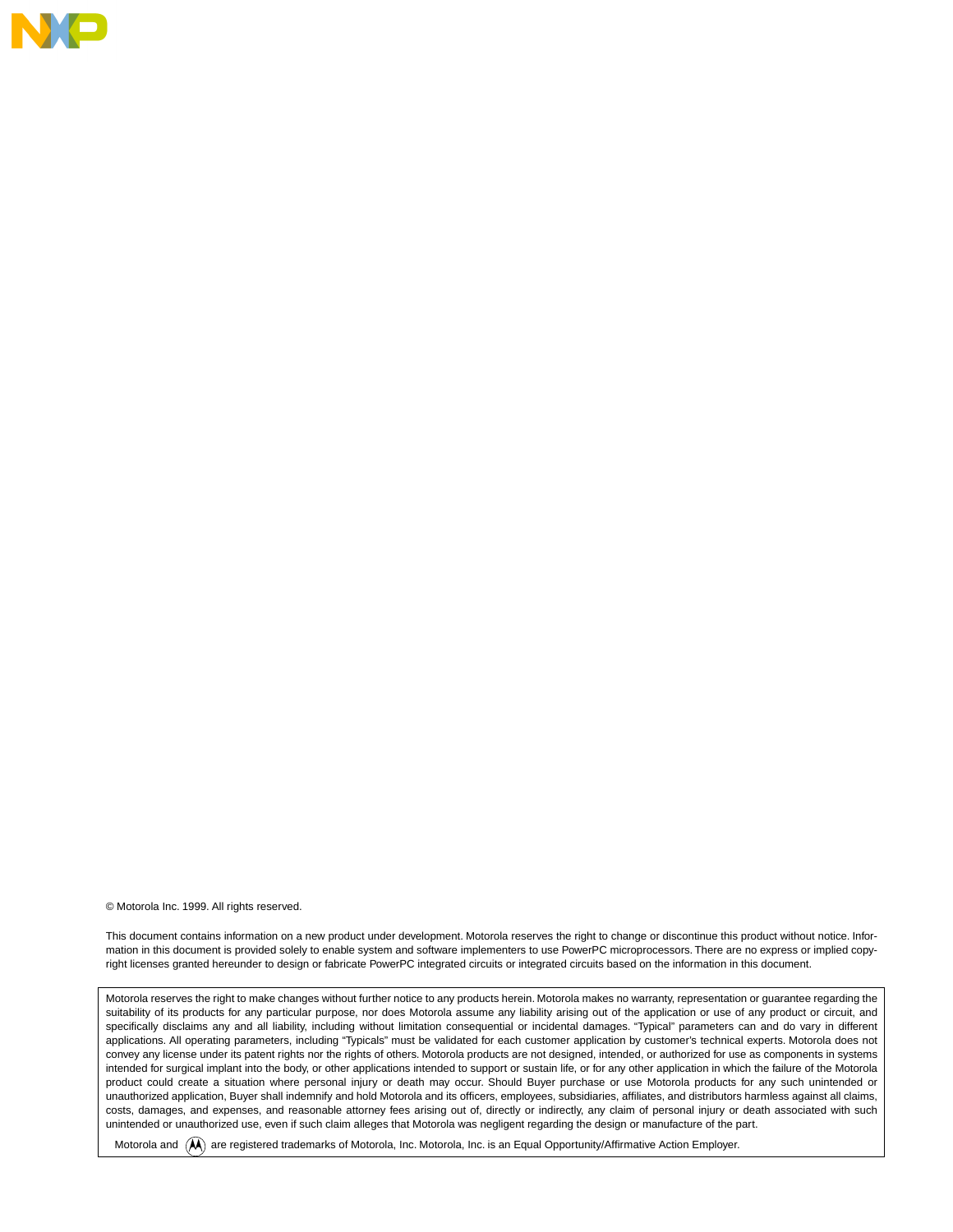

This supplement to the *MPC860 PowerQUICC™ User's Manual* highlights implementation-specific features of the MPC860 Plus (MPC860P) and how they differ from the MPC860. For features not described in this document, consult the *MPC860 PowerQUICC™ User's Manual*, the *MPC8xx ATM Supplement to the MPC860/MPC850 PowerQUICC ™ User's Manual*, the *MPC860T Fast Ethernet Controller Supplement to the MPC860 PowerQUICC™ User's Manual*, and the *QUICC ™ Multichannel Controller Supplement to the MC68360 & MPC860 User's Manual*.

To locate any published errata or updates for this document, refer to the website at http://www.mot.com/netcomm.

# **1.1 Overview of the MPC860P**

The MPC860P is a pin-compatible enhanced version of the MPC860 PowerQUICC™ microprocessor that increases the instruction cache size from 4 to 16 Kbytes and the data cache from 4 to 8 Kbytes. Dual-port RAM is increased from 5 to 8 Kbytes, extending the flexibility and capabilities of the communications processor module (CPM). The MPC860P is also capable of system clock rates of 80 MHz and faster.

As a superset of the MPC860SR and the MPC860T (revision D), the MPC860P supports ATM features including the UTOPIA interface, 10/100 base-T (Fast) Ethernet, and QMC microcode for multichannel HDLC support.

Features of the MPC860P not implemented in the MPC860 are as follows:

- Larger 8-Kbyte dual-port RAM, see [Section 1.2, "Dual-Port RAM](#page-4-0)."
- Improvements to cache implementation, see Section 1.3, "Instruction and Data [Caches.](#page-7-0)"
	- 16-Kbyte, 4-way set-associative instruction cache
	- 8-Kbyte, 2-way set-associative data cache
- ATM support, see the *MPC8xx ATM Supplement to the MPC860/MPC850 PowerQUICC ™ User's Manual*
- Fast Ethernet support, see the *MPC860T Fast Ethernet Controller Supplement to the MPC860 PowerQUICC™ User's Manual*
- Multichannel HDLC support, see the *QUICC ™ Multichannel Controller Supplement to the MC68360 & MPC860 User's Manual*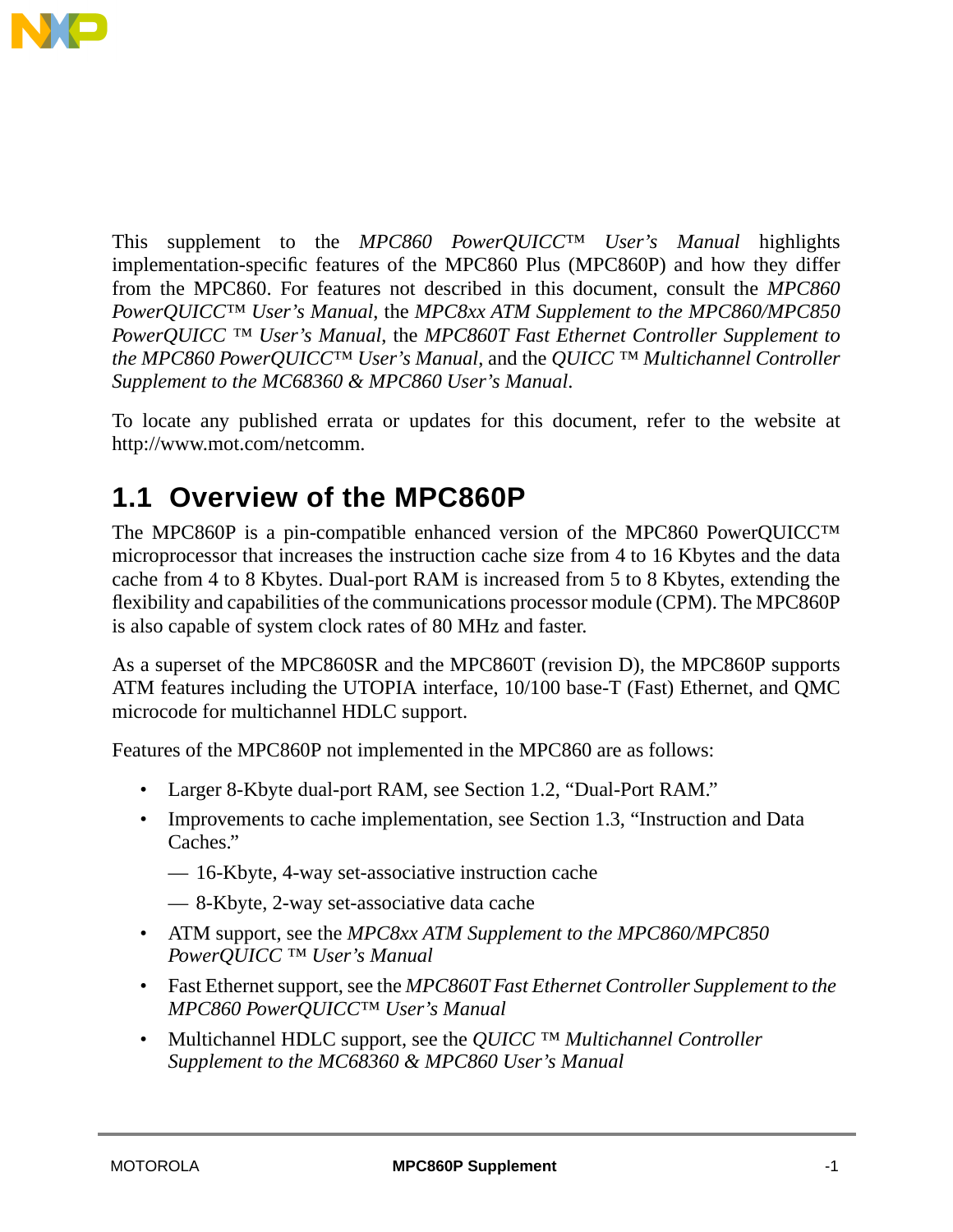

The shaded areas of the block diagram in [Figure 1-1](#page-3-0) show where the MPC860P differs from the MPC860.



<span id="page-3-0"></span>**Figure 1-1. MPC860P Block Diagram**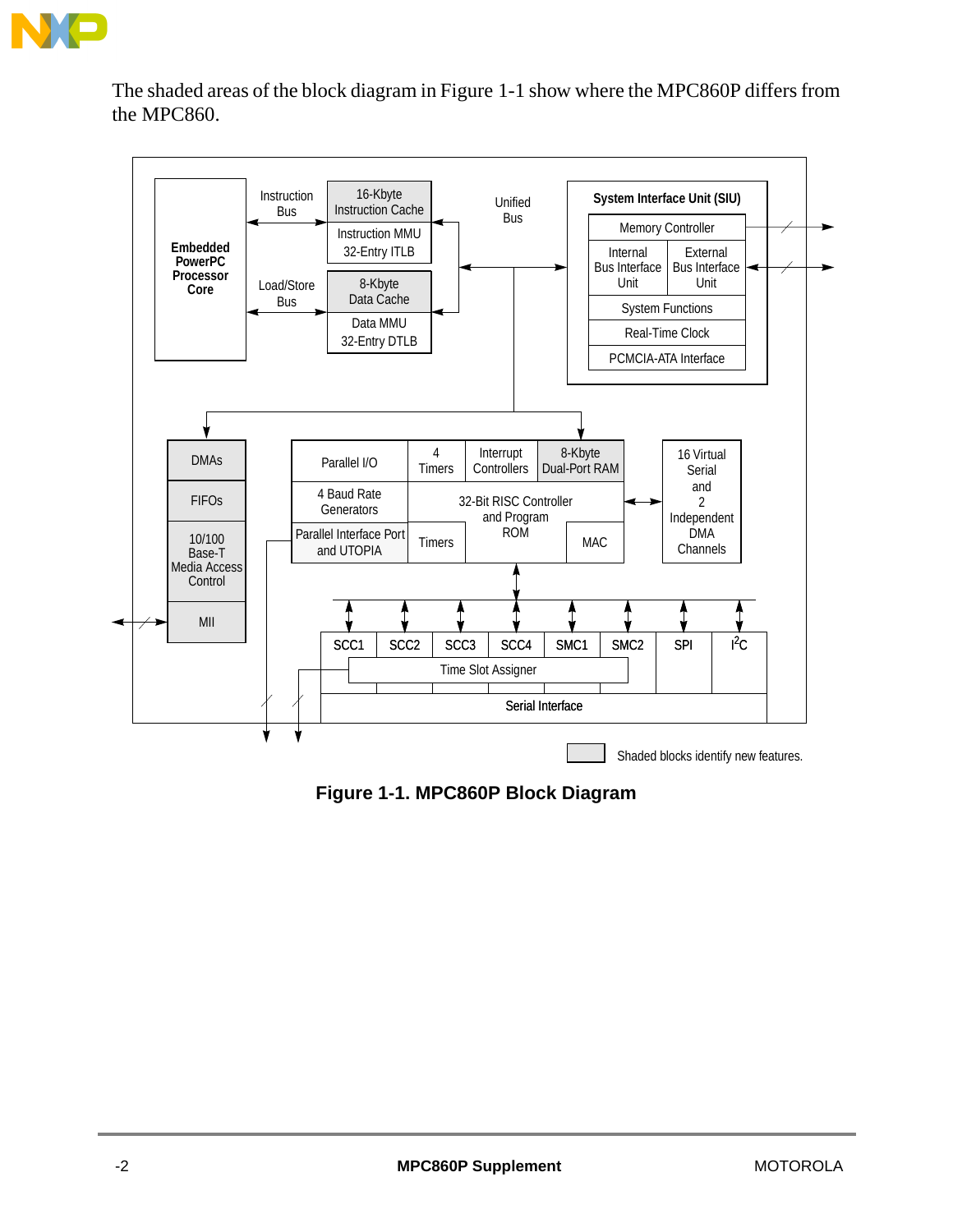

# <span id="page-4-0"></span>**1.2 Dual-Port RAM**

This section describes how the MPC860P implements the 8-Kbyte dual-port RAM. Chapter 18, "Communications Processor," of the *MPC860 PowerQUICC™ User's Manual* has a complete description of the dual-port RAM.

## **1.2.1 RISC Microcode Development Support Control Register (RMDS)**

To accommodate the larger dual-port RAM, the MPC860P has an additional control register called the RISC microcode development support control register (RMDS). It is located near the RISC controller configuration register (RCCR) in the CP area of the internal memory map; see [Table 1-1.](#page-4-2) (The RMDS area is reserved in the MPC860.)

<span id="page-4-2"></span>**Table 1-1. RMDS Location in the CP Area of the Internal Memory Map**

| <b>Communications Processor (CP)</b> |                                                          |         |  |  |  |
|--------------------------------------|----------------------------------------------------------|---------|--|--|--|
| <b>Offset</b>                        | <b>Name</b>                                              |         |  |  |  |
| 0x9C0                                | CPCR-CP command register                                 | 16 bits |  |  |  |
| $0x9C2 - 0x9C3$                      | Reserved                                                 | 2 bytes |  |  |  |
| 0x9C4                                | RCCR-RISC controller configuration register              | 16 bits |  |  |  |
| 0x9C6                                | Reserved                                                 | 8 bits  |  |  |  |
| 0x9C7                                | RMDS-RISC microcode development support control register | 8 bits  |  |  |  |
|                                      |                                                          |         |  |  |  |

RMDS, shown in [Figure 1-2](#page-4-1), determines which regions of the dual-port RAM can contain executable microcode. RMDS is used with RCCR[ERAM] to determine the valid address space for executable microcode. [Section 1.2.3, "System RAM and Microcode Packages,](#page-6-0)" describes the partitioning of the dual-port system RAM.

| Bit   |                     |  | 2 | 3 | 4 | 5 | 6 |  |
|-------|---------------------|--|---|---|---|---|---|--|
| Field | ERAM4K              |  |   |   |   |   |   |  |
| Reset | 0000_0000_0000_0000 |  |   |   |   |   |   |  |
| R/W   | R/W                 |  |   |   |   |   |   |  |
| Addr  | 0x9C7               |  |   |   |   |   |   |  |

### <span id="page-4-1"></span>**Figure 1-2. RISC Microcode Development Support Control Register (RMDS)**

RMDS fields are described in [Table 1-2](#page-5-0).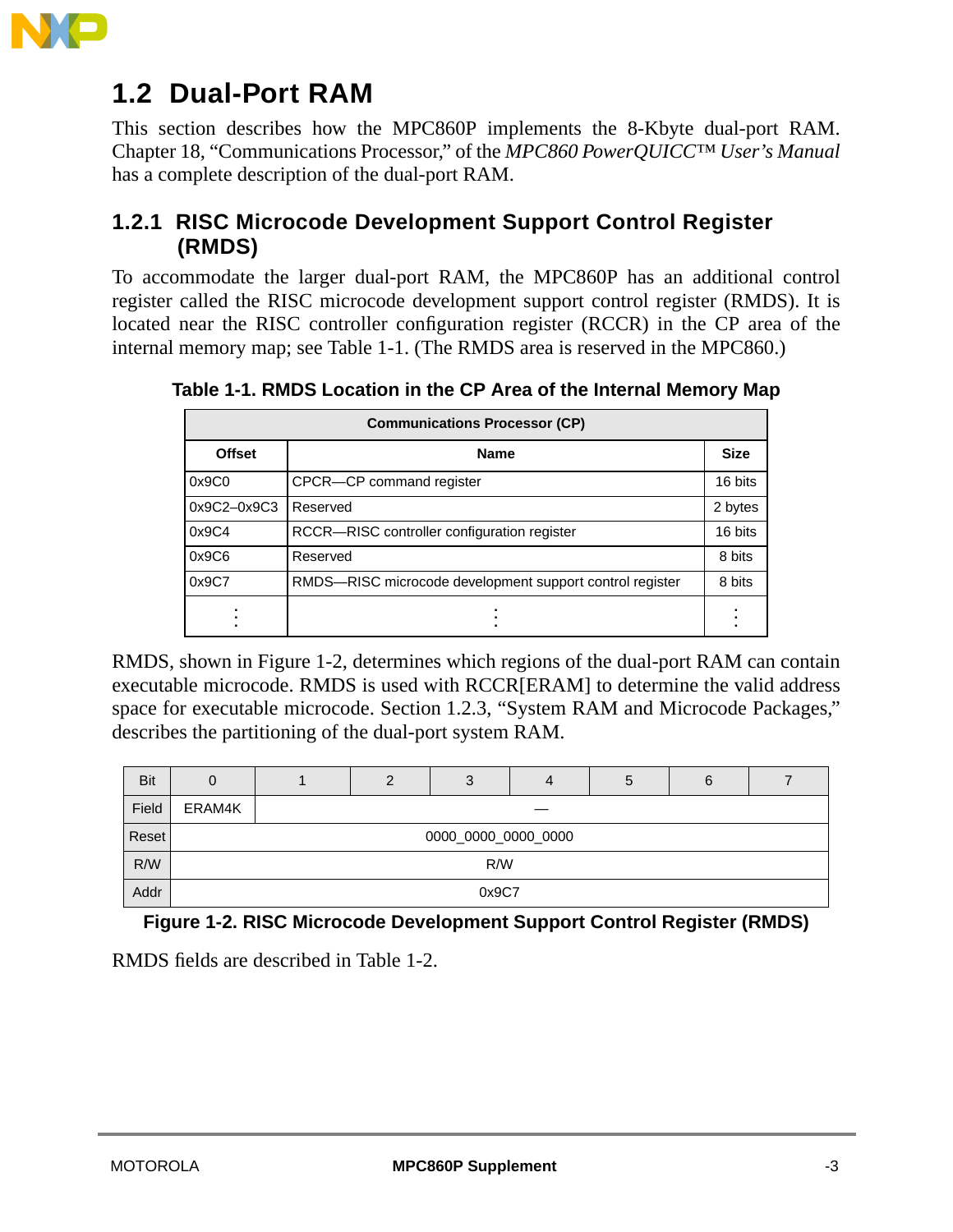

<span id="page-5-0"></span>

| <b>Bits</b> | <b>Name</b> | <b>Description</b>                                                                                                                                                                                                                                     |
|-------------|-------------|--------------------------------------------------------------------------------------------------------------------------------------------------------------------------------------------------------------------------------------------------------|
| 0           |             | ERAM4K   Enable RAM microcode (at offset 4K)<br>0 Microcode may be executed only from the first 2 Kbytes of the dual-port RAM.<br>1 Microcode is also executed from the 2 Kbytes of the second half of the dual-port RAM with a<br>512-byte extension. |
| $1 - 7$     |             | Reserved, should be cleared.                                                                                                                                                                                                                           |

#### **Table 1-2. RMDS Field Descriptions**

## **1.2.2 Dual-Port RAM Map**

The CPM of the MPC860P has 8 Kbytes of static RAM configured as dual-port memory, shown in [Figure 1-3.](#page-5-1)



Shaded area is system RAM. Note that in this figure, the area is not contiguous memory. For an accurate representation of the physical implementation, see [Figure 1-4](#page-6-1).

#### **Figure 1-3. Dual-Port RAM Block Diagram**

<span id="page-5-1"></span>The dual-port RAM consists of 7 Kbytes of system RAM (see [Section 1.2.3, "System RAM](#page-6-0) [and Microcode Packages"](#page-6-0)) and 1 Kbyte of parameter RAM.

The controller and sub-block parameters of the parameter RAM and the optional microcode packages in system RAM use fixed addresses. The buffer descriptors, buffers, and scratch pad area, however, can be located in any unused dual-port RAM area. See [Figure 1-4](#page-6-1).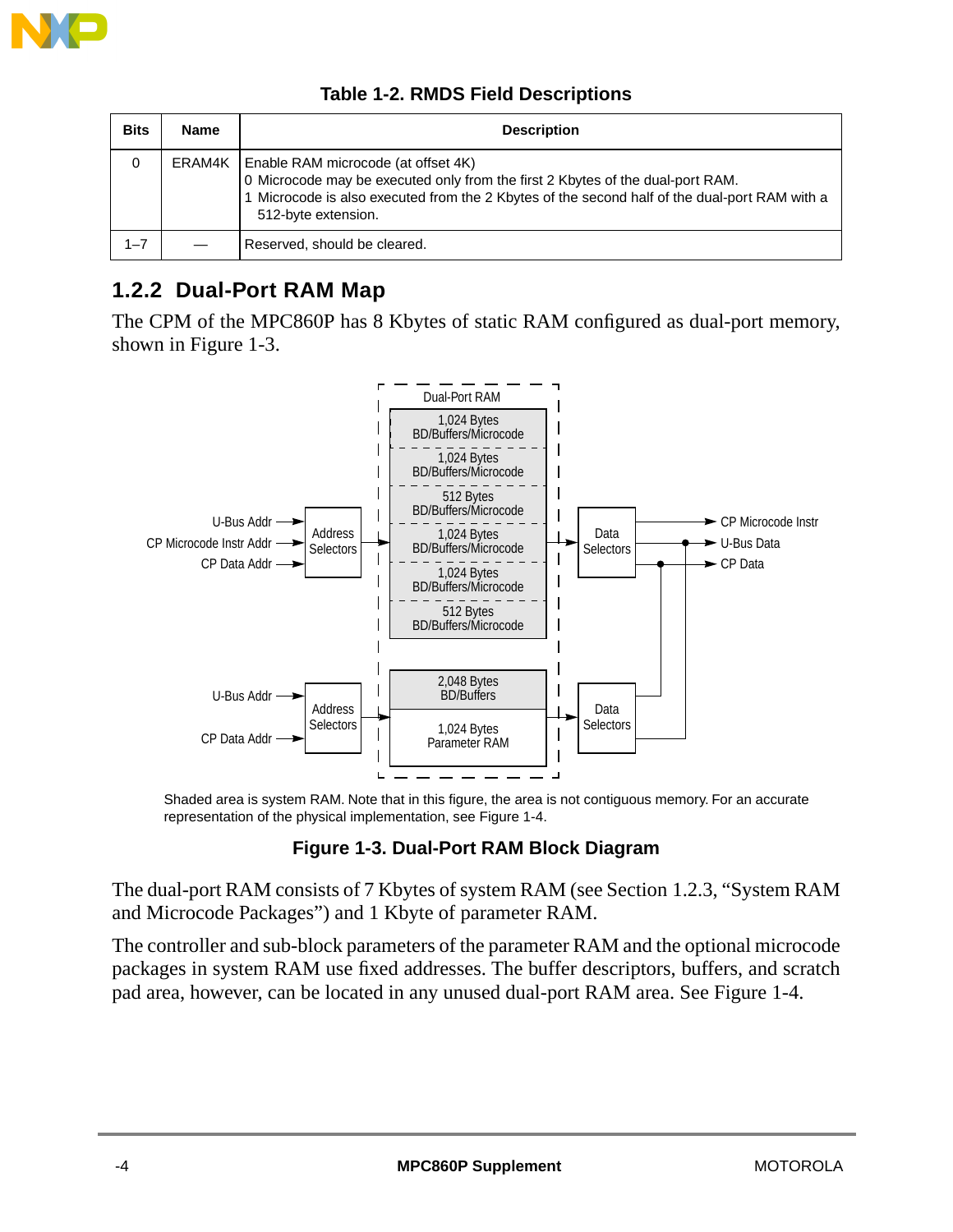



RMDS[ERAM4K] governs memory allocation for microcode in light-shaded areas.

**Figure 1-4. Dual-Port RAM Memory Map**

## <span id="page-6-1"></span><span id="page-6-0"></span>**1.2.3 System RAM and Microcode Packages**

When optional Motorola-supplied RAM microcode packages are activated, certain portions of the 7-Kbyte system RAM are no longer available. (The 1-Kbyte parameter RAM is not affected.) Depending on the memory requirements of the microcode package, some or all of the shaded areas of [Figure 1-4](#page-6-1) become locked. Reads to locked areas return all ones. The unshaded 2-Kbyte (non-contiguous) area of system RAM is always available to the user.

The enable-RAM-microcode field of the RISC configuration register, RCCR[ERAM], selects the three possible configurations for microcode area sizes—first 512-byte block, first two 512-byte blocks, or first four 512-byte blocks. When just the first and/or second 512-byte blocks are used for microcode, an additional 256-byte extension of system RAM is also locked. When all four 512-byte blocks are used for microcode, an additional 512-byte extension of system RAM is locked. See the dark-shaded areas of [Figure 1-4](#page-6-1).

In addition to RCCR[ERAM], RMDS[ERAM4K] (enable RAM microcode at offset 4K) affects the system RAM memory configuration for microcode packages. Setting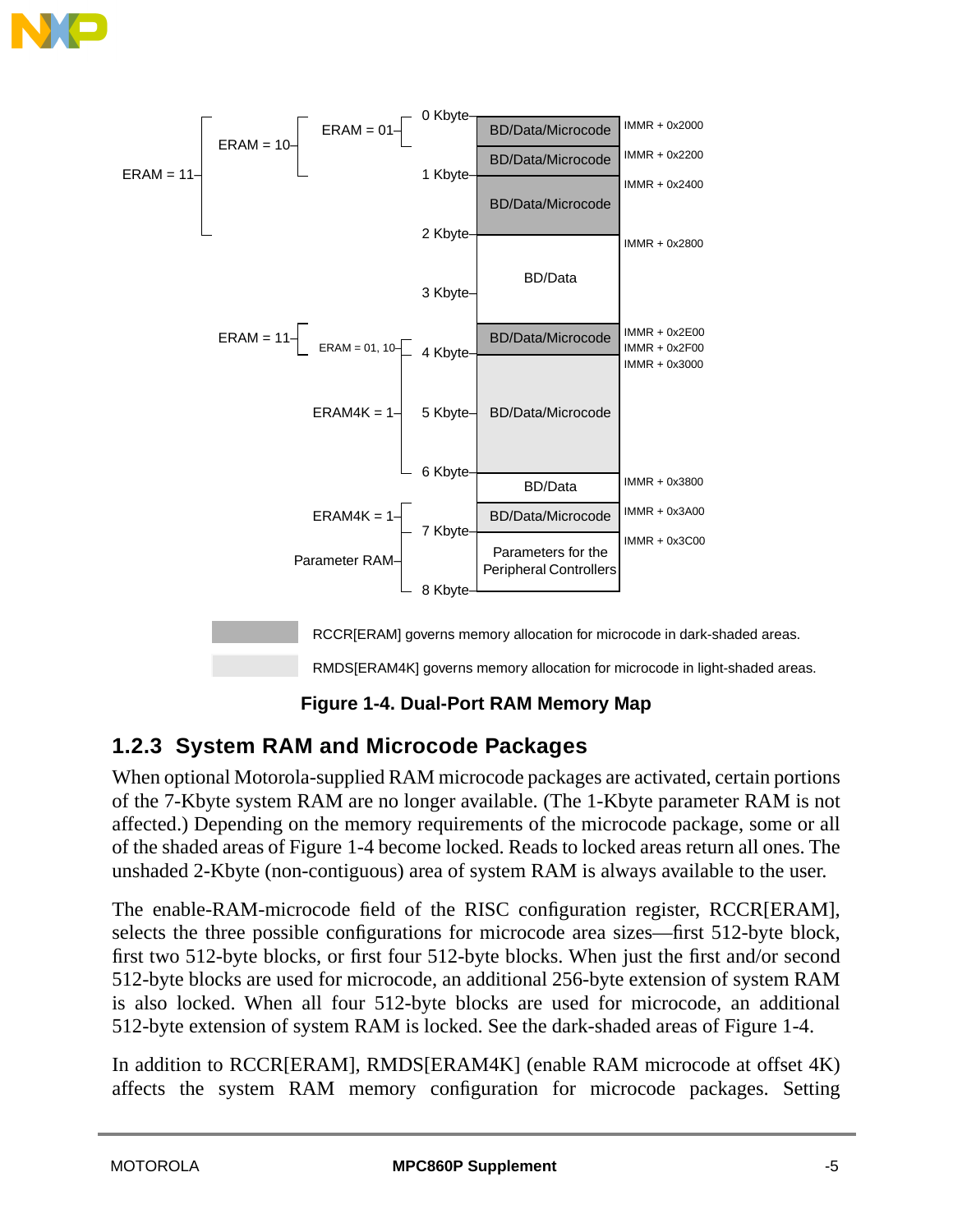

RMDS[ERAM4K] locks a 2-Kbyte block and a 512-byte extension (the light-shaded areas of [Figure 1-4\)](#page-6-1) for microcode execution.

# <span id="page-7-0"></span>**1.3 Instruction and Data Caches**

This section describes the MPC860P differences in the organization of the on-chip instruction and data caches, and in the bit fields of the cache control registers. See the cache chapter of the *MPC860 PowerQUICC™ User's Manual* for a complete description.

The MPC860P cache implementation has the following enhancements:

- The instruction cache is 16 Kbytes. It has 256 sets and is four-way set associative.
- The data cache is 8 Kbytes. It has 256 sets and is two-way set associative.

## **1.3.1 Instruction Cache Organization**

The MPC860P instruction cache is organized as 256 sets of four blocks, as shown in [Figure 1-5.](#page-8-0) Each block consists of 16 bytes, a single state bit, a lock bit, and an address tag.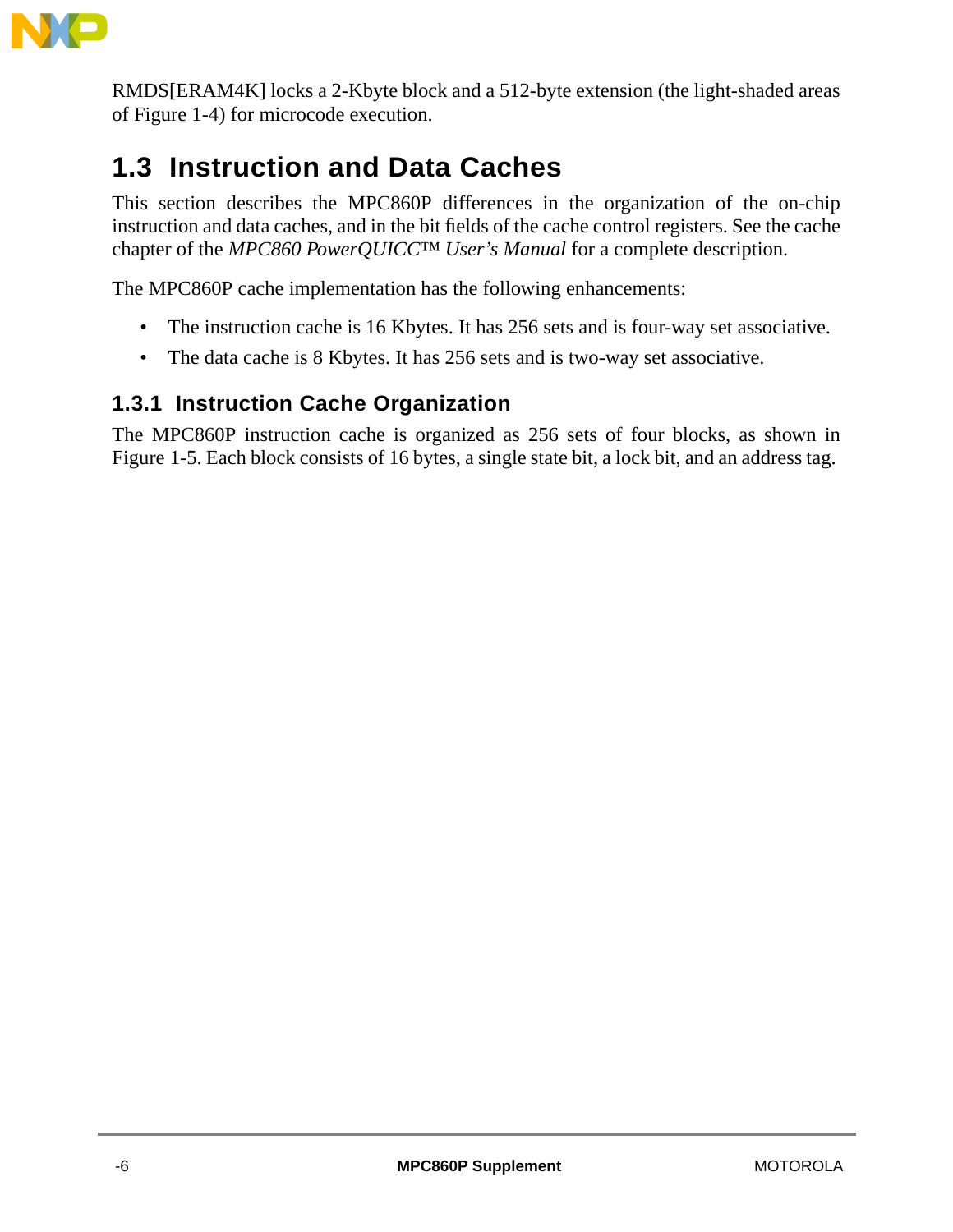



**Figure 1-5. Instruction Cache Organization** 

<span id="page-8-0"></span>Each instruction cache block contains four contiguous words from memory that are loaded from a four-word boundary; that is, bits A[28–31] of the logical (effective) addresses are zero. As a result, cache blocks are aligned with page boundaries. Also, address bits A[20–27] provide the index to select a set, and bits A[28–29] select a word within a block. The tags consist of the high-order physical address bits PA $[0-19]$ . Address translation occurs in parallel with set selection (from A $[20-27]$ ).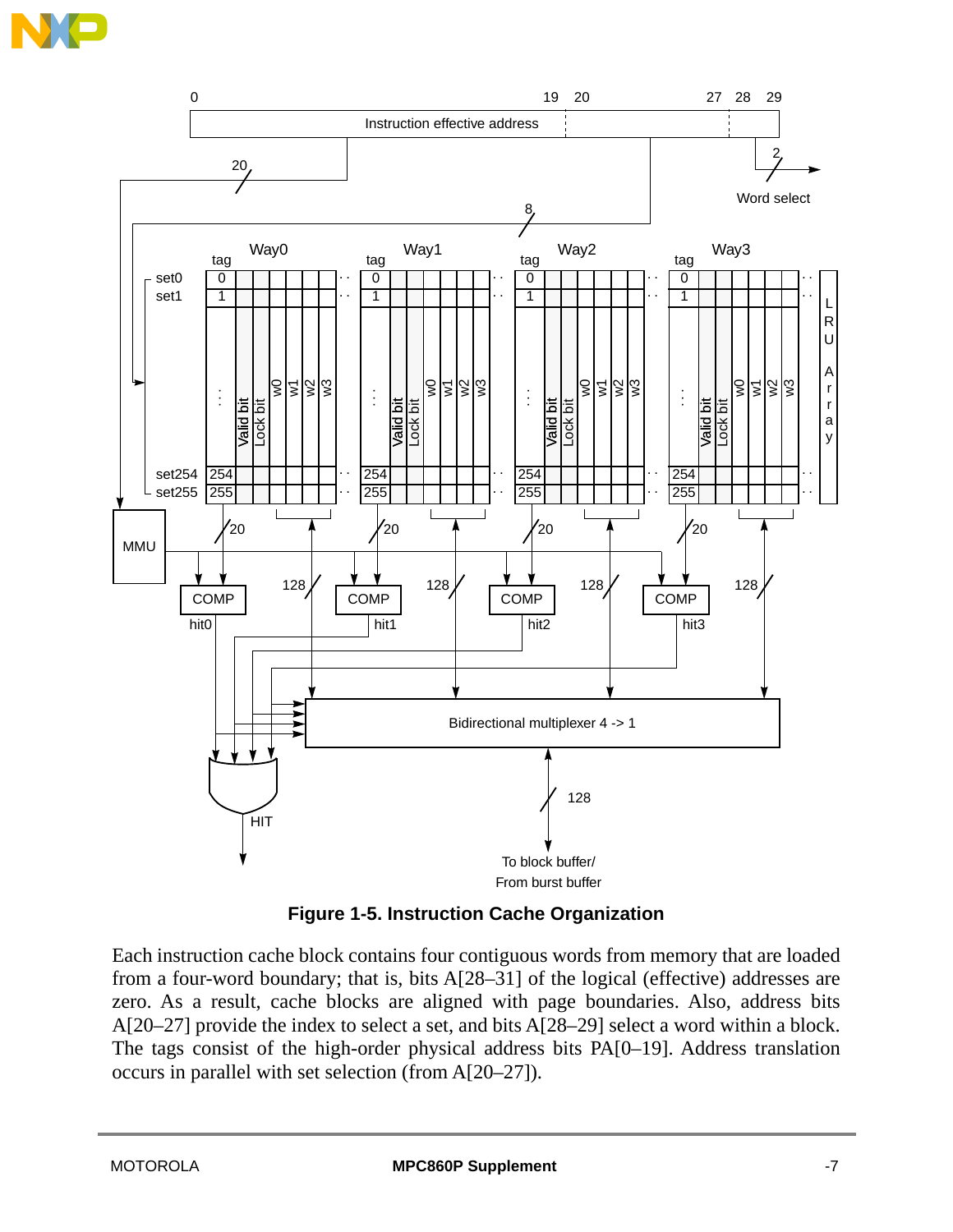

## **1.3.2 Data Cache Organization**

The data cache is organized as 256 sets of two blocks as shown in [Figure 1-6.](#page-9-0) Each block consists of 16 bytes, two state bits, a lock bit, and an address tag.



**Figure 1-6. Data Cache Organization**

<span id="page-9-0"></span>Each cache block contains four contiguous words from memory that are loaded from a four-word boundary; that is, bits A[28–31] of the logical (effective) addresses are zero. As a result, cache blocks are aligned with page boundaries. Note that address bits A[20–27]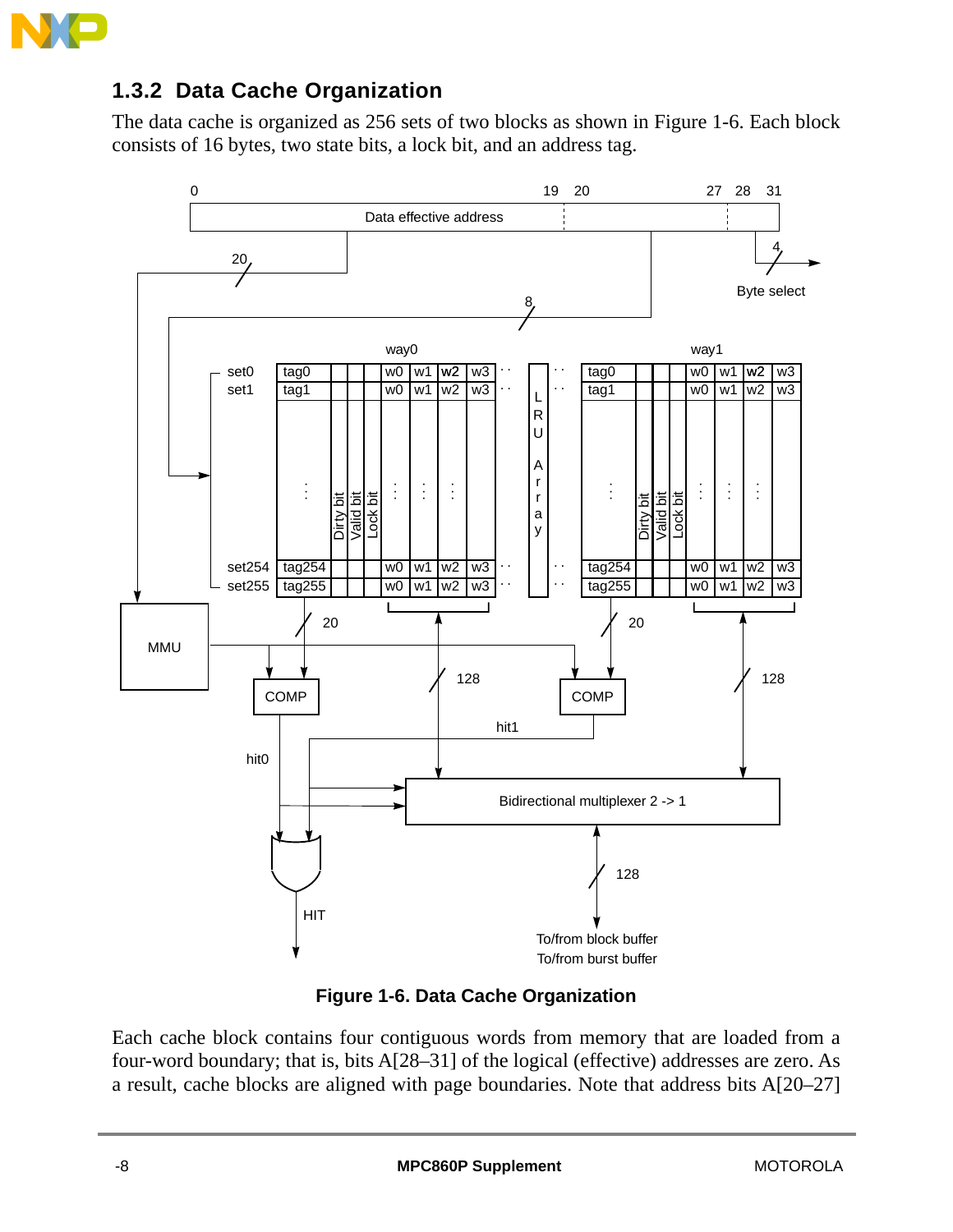

provide the index to select a cache set. Bits A[28–31] select a byte within a block. The tags consist of the high-order physical address bits PA[0–19]. Address translation occurs in parallel with set selection (from A[20–27]).

## **1.3.3 Cache Control Registers**

The MPC860P bit fields and commands of the cache control and status registers (IC\_CST and DC\_CST) are unchanged from the MPC860; however, the bit fields of the cache address registers (IC\_ADR and DC\_ADR) and the cache data port registers (IC\_DAT and DC\_DAT) reflect the changed organization of the caches.

## **1.3.3.1 Reading Data and Tags in the Instruction Cache**

The MPC860P supports reading the data, tags, and the state and lock bits stored in the instruction cache. The instruction cache read command, issued by reading the IC\_DAT register, uses the IC\_ADR register to qualify what is to be read. [Table 1-3](#page-10-0) describes the fields of the IC\_ADR register during an instruction cache read command.

<span id="page-10-0"></span>

| $0 - 16$ | 17            | $18 - 19$                                    | $20 - 27$                 | $28 - 29$                                    | $30 - 31$ |
|----------|---------------|----------------------------------------------|---------------------------|----------------------------------------------|-----------|
| Reserved | Tag<br>1 Data | 00 Way 0<br>01 Way 1<br>10 Way 2<br>11 Way 3 | Set select<br>$(0 - 255)$ | Word select<br>(used only for<br>data array) | Reserved  |

**Table 1-3. IC\_ADR Fields for Cache Read Commands** 

To read the data or tags stored in the instruction cache, do the following:

1. Write the address of the data or tag to be read to the IC\_ADR according to the format shown in [Table 1-3](#page-10-0).

Note that it is also possible to read this register for debugging purposes.

2. Read the IC\_DAT register.

For data array  $(IC_ADR[17] = 1)$  read commands, the word selected by  $IC_ADR[28-29]$ is placed in the target general-purpose register. For tag array  $(IC\_ADR[17] = 0)$  read commands, the tag and state information is placed in the target general-purpose register. [Table 1-4](#page-10-1) provides the format of the IC DAT register for a tag read.

**Table 1-4. IC\_DAT Format for a Tag Read (IC\_ADR[17] = 0)**

<span id="page-10-1"></span>

| $0 - 19$  | $20 - 21$ | 22                    | 23                 | $24 - 29$                                                                                                                                                                                                                                                                                                                           | $30 - 31$ |
|-----------|-----------|-----------------------|--------------------|-------------------------------------------------------------------------------------------------------------------------------------------------------------------------------------------------------------------------------------------------------------------------------------------------------------------------------------|-----------|
| Tag value | Reserved  | Invalid<br>0<br>Valid | Unlocked<br>Locked | LRU code:<br>If bit 29 is set, way3 is more recent than way2.<br>If bit 28 is set, way3 is more recent than way1.<br>If bit 27 is set, way3 is more recent than way0.<br>If bit 26 is set, way2 is more recent than way1.<br>If bit 25 is set, way2 is more recent than way0.<br>If bit 24 is set, way 1 is more recent than way 0. | Reserved  |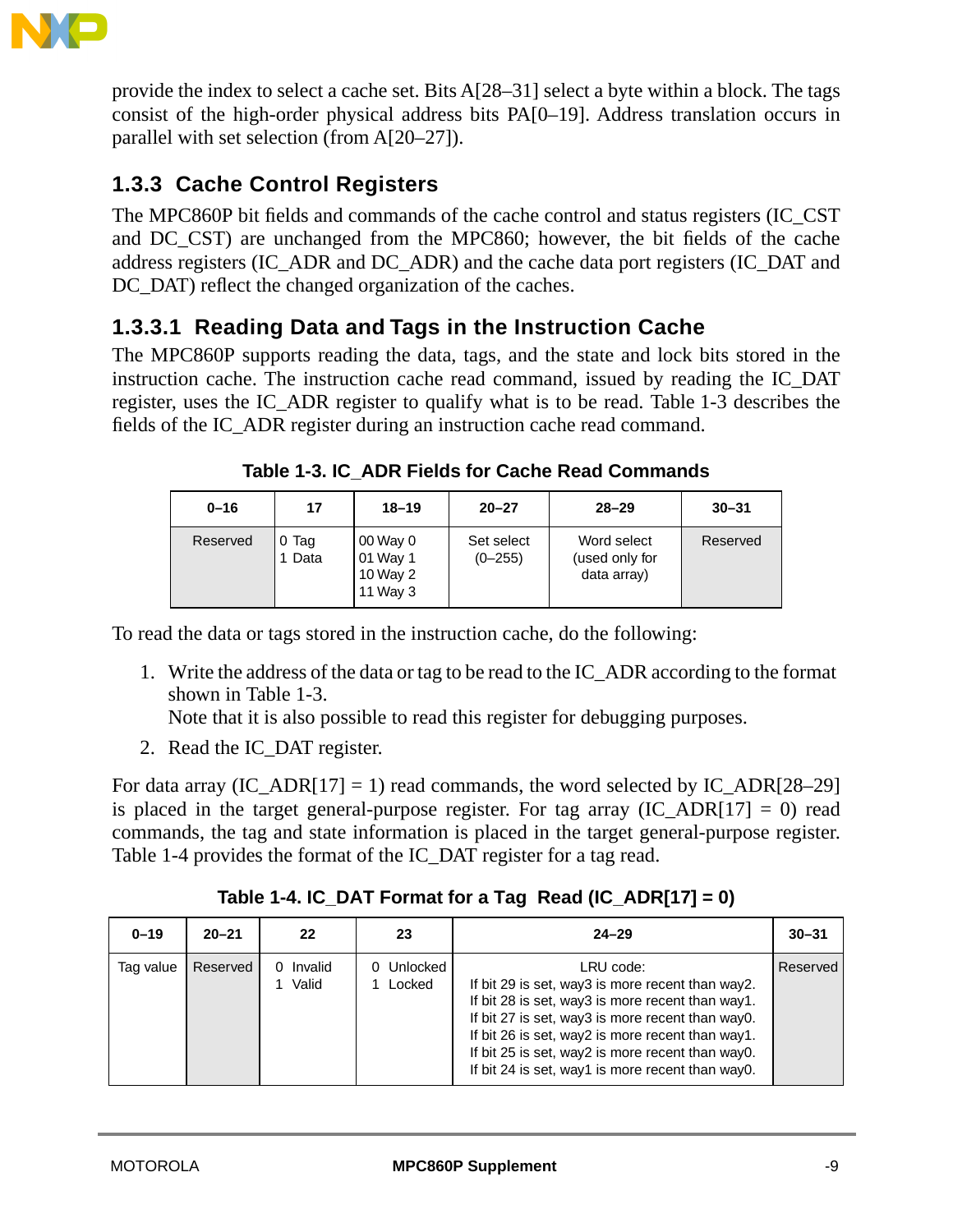

## **1.3.3.2 Reading Data Cache Tags and Copyback Buffer**

The MPC860P supports reading the tags, the state bits and the lock bits stored in the data cache as well as the last copyback address, and data words in the copyback buffer. The data cache read command, issued by reading DC\_DAT, uses the DC\_ADR register to qualify what is to be read. [Table 1-5](#page-11-0) describes the fields of the DC\_ADR register during a data cache read command.

<span id="page-11-0"></span>

| $0 - 17$ | 18                 | 19                       | $20 - 27$                                       | $28 - 31$ |
|----------|--------------------|--------------------------|-------------------------------------------------|-----------|
| Reserved | Tags<br>0          | Way 0<br>0<br>Way 1<br>1 | Set select<br>$(0 - 255)$                       | Reserved  |
|          | Copyback<br>buffer | Reserved                 | Copyback buffer<br>address/<br>data-word select |           |

**Table 1-5. DC\_ADR Fields for Cache Read Commands** 

To read the copyback buffer data or the tags stored in the data cache, do the following:

1. Write the address of the copyback buffer or tag to be read to the DC\_ADR according to the format shown in [Table 1-5.](#page-11-0)

Note that it is also possible to read this register for debugging purposes.

2. Read the DC\_DAT register. Note that writing to the DC\_DAT register is illegal. A write to DC\_DAT results in an undefined data cache state.

For tag array  $(DC \_\text{ADR}[18] = 0)$  read commands, the tag and state information is placed in the target general-purpose register. [Table 1-6](#page-11-1) provides the format of the DC\_DAT register for a tag read.

**Table 1-6. DC\_DAT Format for a Tag Read (DC\_ADR[18] = 0)**

<span id="page-11-1"></span>

| $0 - 19$  | $20 - 21$ | 22               | 23                 | 24                                   | 25       | $26 - 31$ |
|-----------|-----------|------------------|--------------------|--------------------------------------|----------|-----------|
| Tag value | Reserved  | Invalid<br>Valid | Unlocked<br>Locked | LRU bit of this 10 Unmodified<br>set | Modified | Reserved  |

The last copyback address or data buffer can be read by using the copyback buffer read command  $(DC\_ADR[18] = 1)$ . The copyback buffer select field  $(DC\_ADR[20-27])$ , shown in [Table 1-7](#page-12-0), determines which word of the cache block in the copyback buffer is read.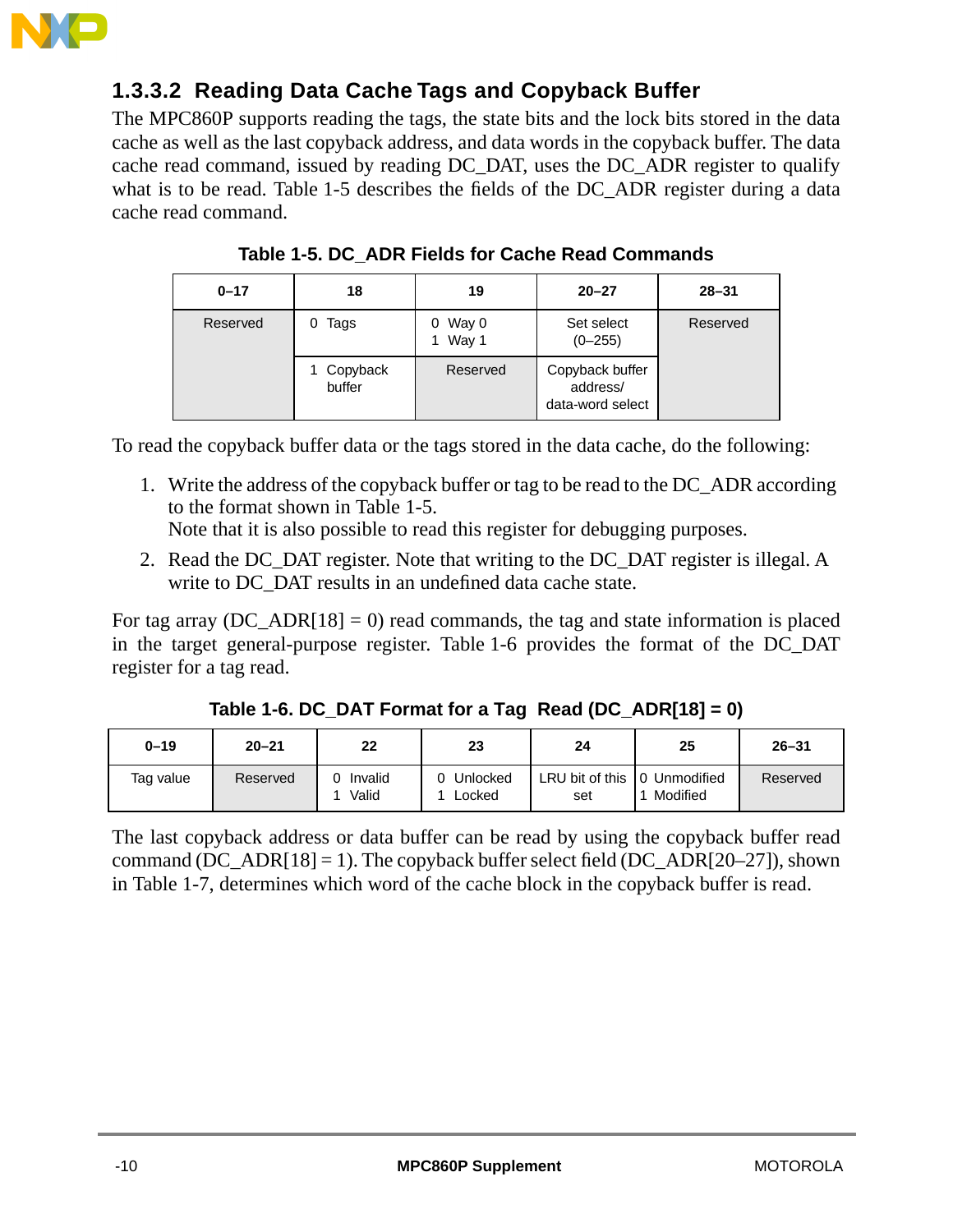

| DC_ADR[20-27] | <b>Buffer Selected</b>      |
|---------------|-----------------------------|
| 0x00          | Copyback buffer data word 0 |
| 0x01          | Copyback buffer data word 1 |
| 0x02          | Copyback buffer data word 2 |
| 0x03          | Copyback buffer data word 3 |
| 0x04          | Copyback address            |

#### <span id="page-12-0"></span>**Table 1-7. Copyback Buffer Select Field (DC\_ADR[20–27]) Encoding**

## **1.3.4 Instruction and Data Cache Operations**

The MPC860P instruction and data cache operations are unchanged from the MPC860. However, be aware that bits 20–27 of the address provide the index to select a set (0–255) within the cache arrays, and that the tags from each way of the set are compared against bits 0–19 of the address; see [Figure 1-5](#page-8-0) and [Figure 1-6.](#page-9-0) Note also that when determining a cache hit or miss, the instruction cache of the MPC860P has four possible ways for each set.